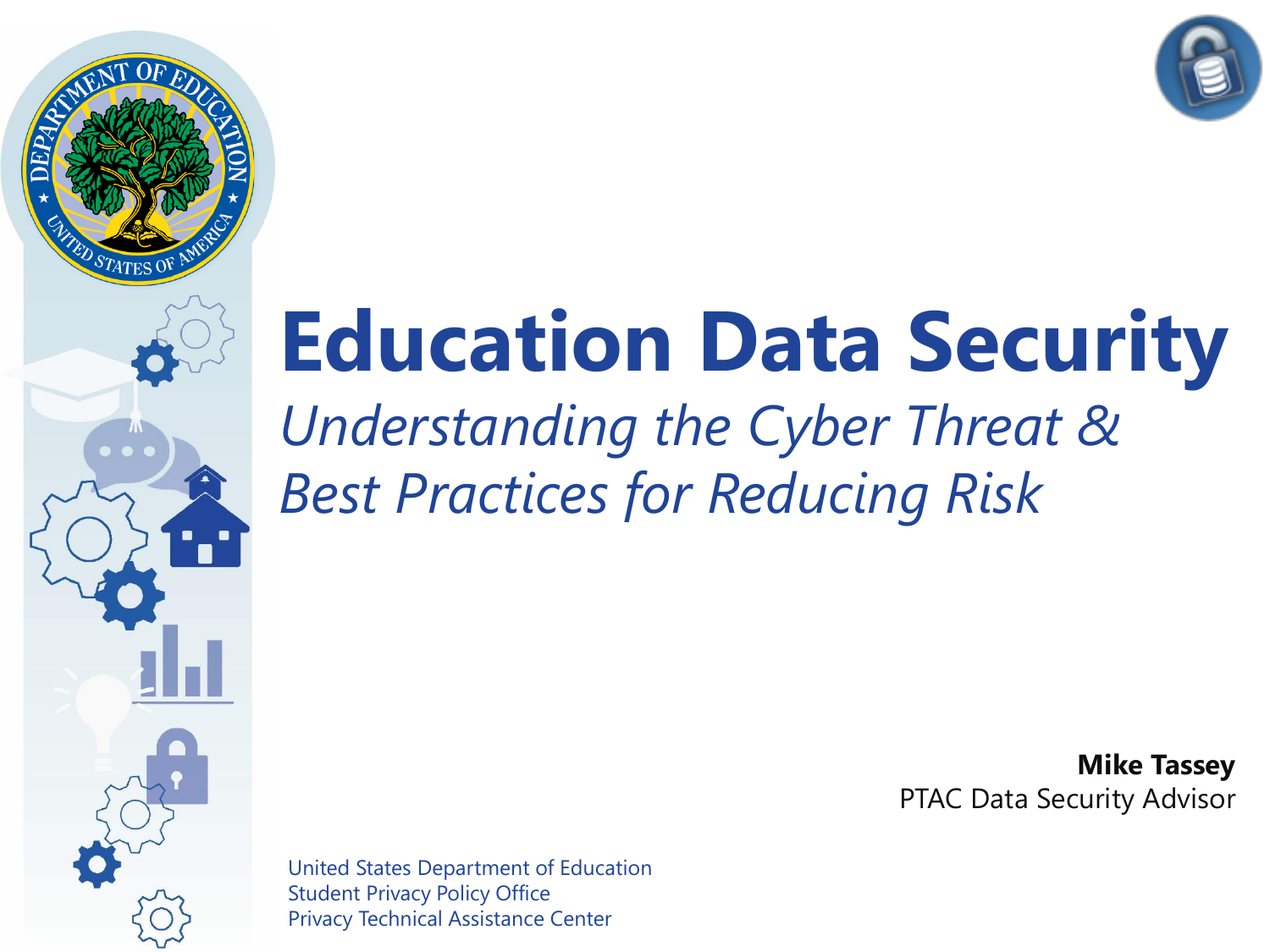### **Who are we?**

- $\blacksquare$  PTAC is a technical assistance center under the Student Privacy Policy Office (SPPO)
- Provide guidance on FERPA, student privacy & data security
- Resources on our website: <https://studentprivacy.ed.gov/>
	- **Trainings and Webinars**
	- **Documents**
	- FAQs
- We are not the FERPA Police

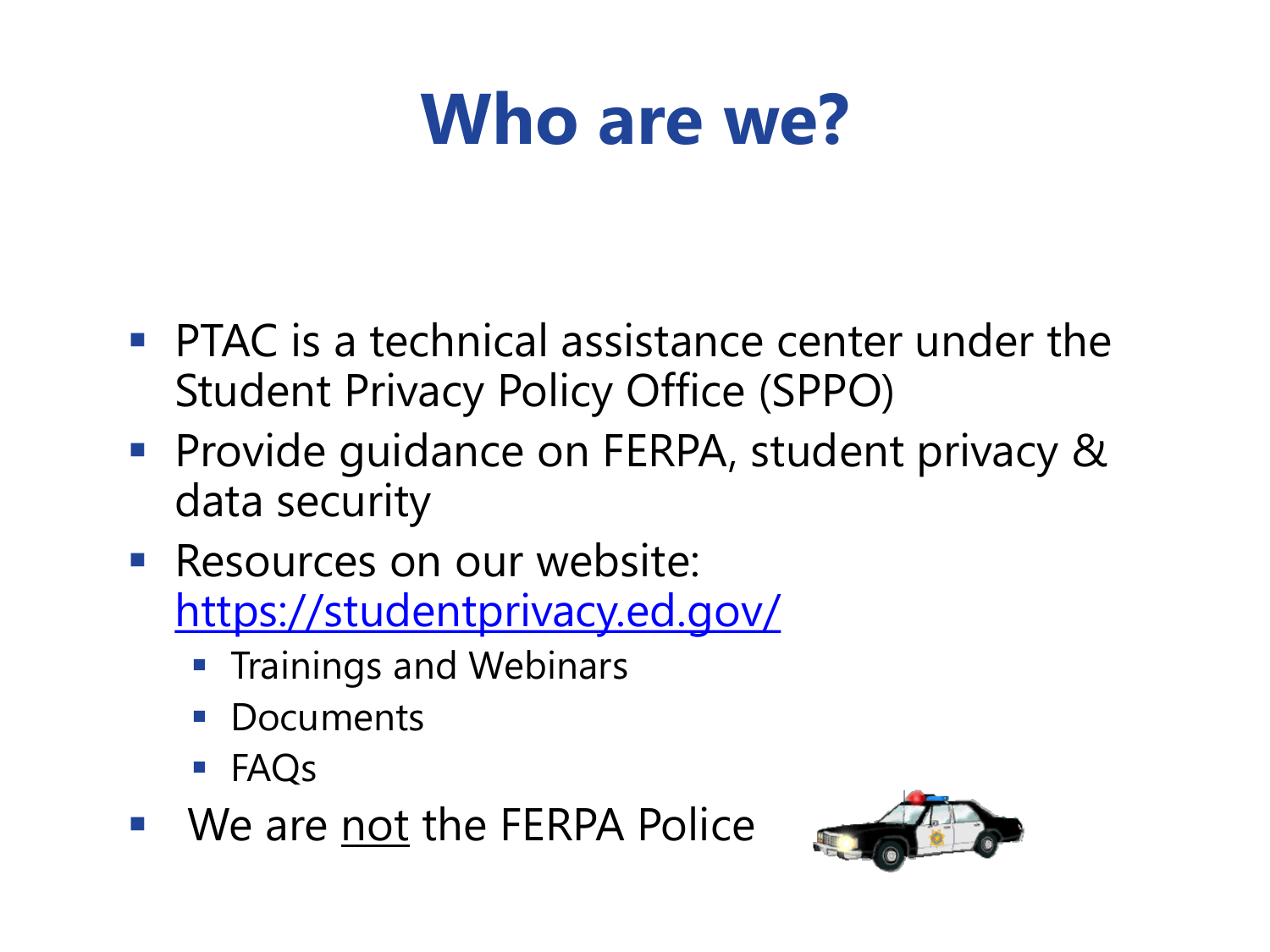### Why doesn't FERPA tell me **how** to protect student records?

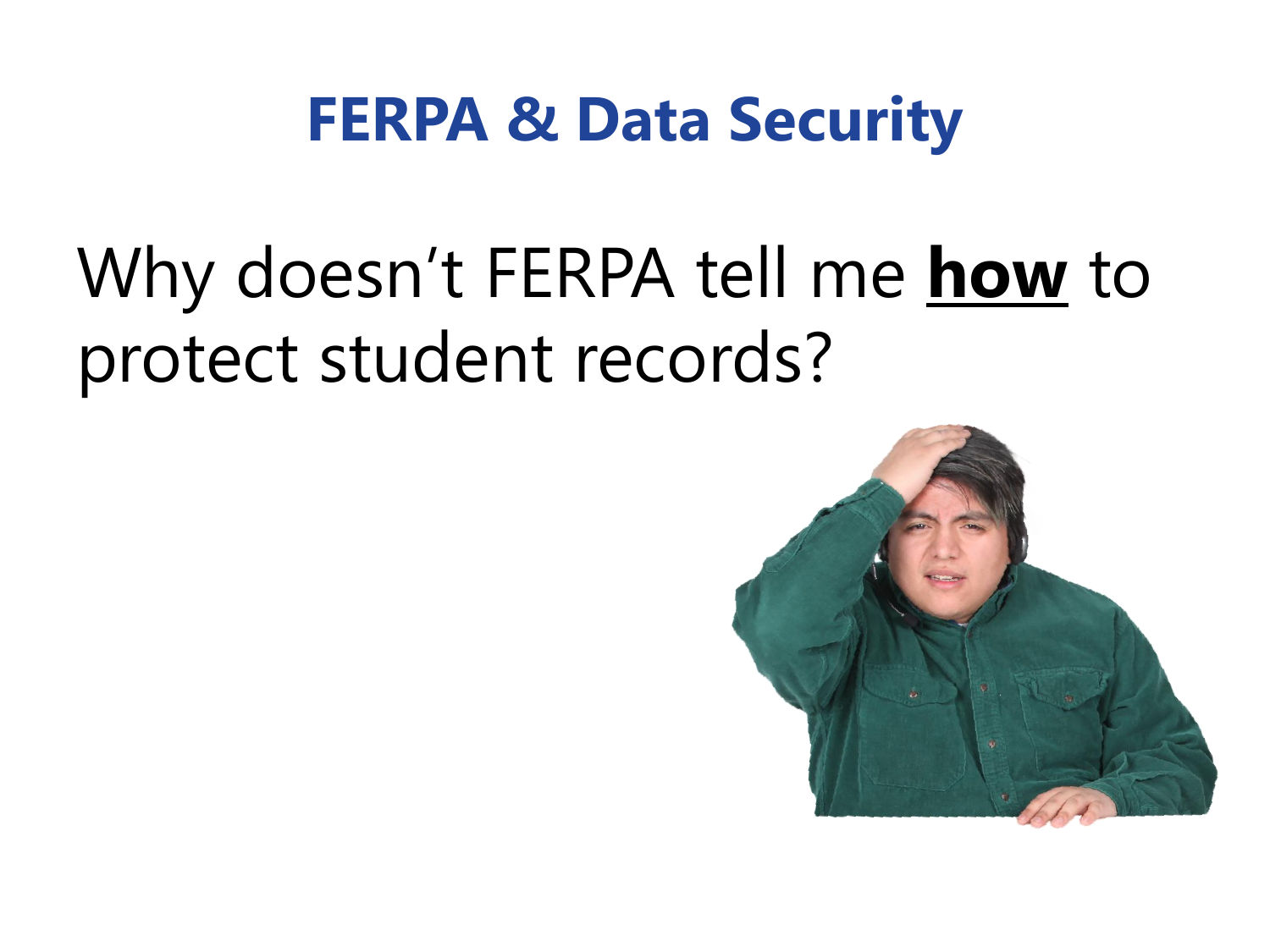*While FERPA doesn't specify security controls & technology requirements, it does require you to protect PII from student records:*

- *From unauthorized disclosure*
- *To ensure that PII is only used for its intended purpose*
- *To ensure that PII is properly destroyed when no longer needed*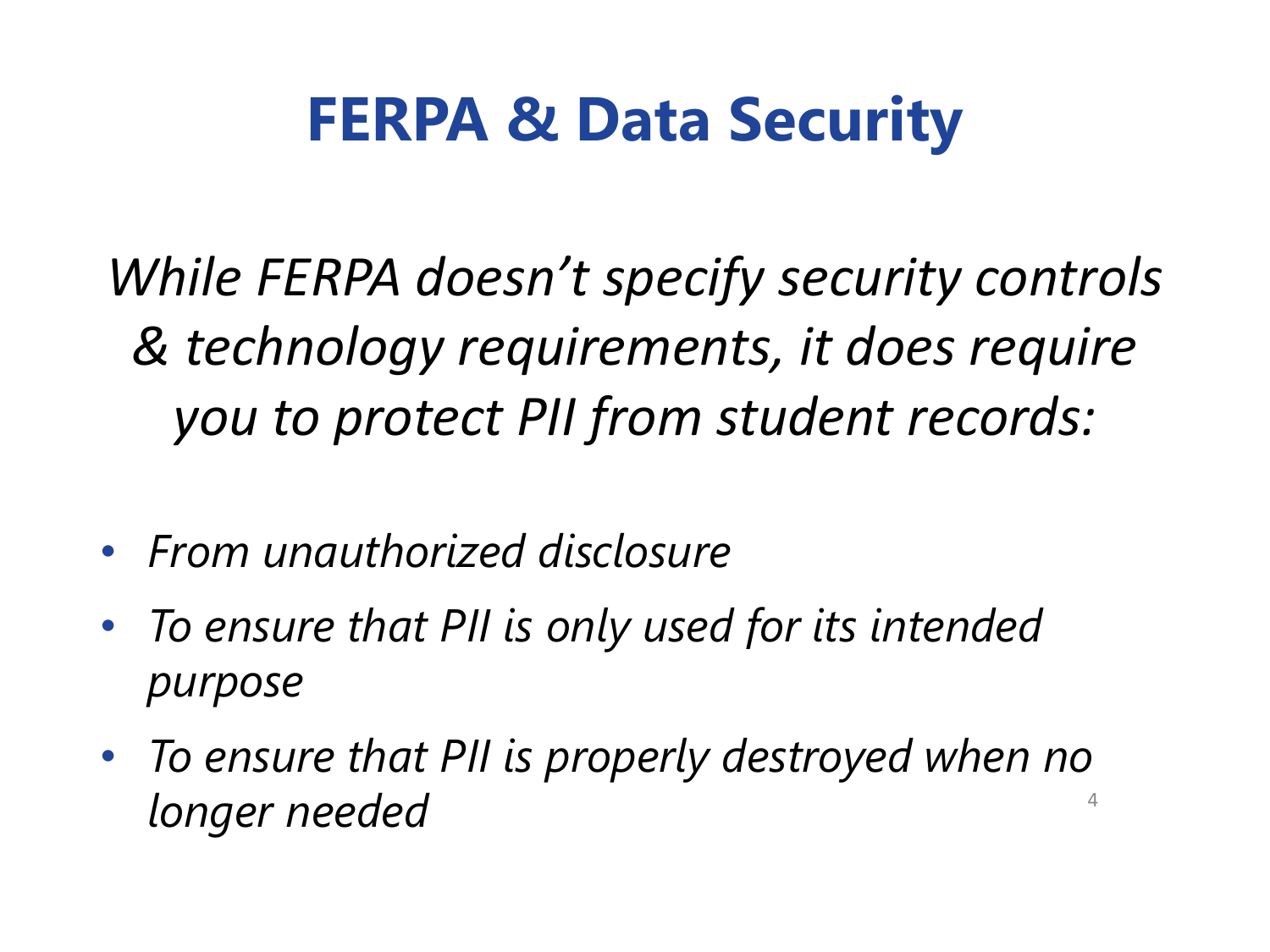#### *These requirements map well to commonly accepted IT Security Best Practices:*



**Technical Controls Administrative** 



**Controls**



**Physical Controls**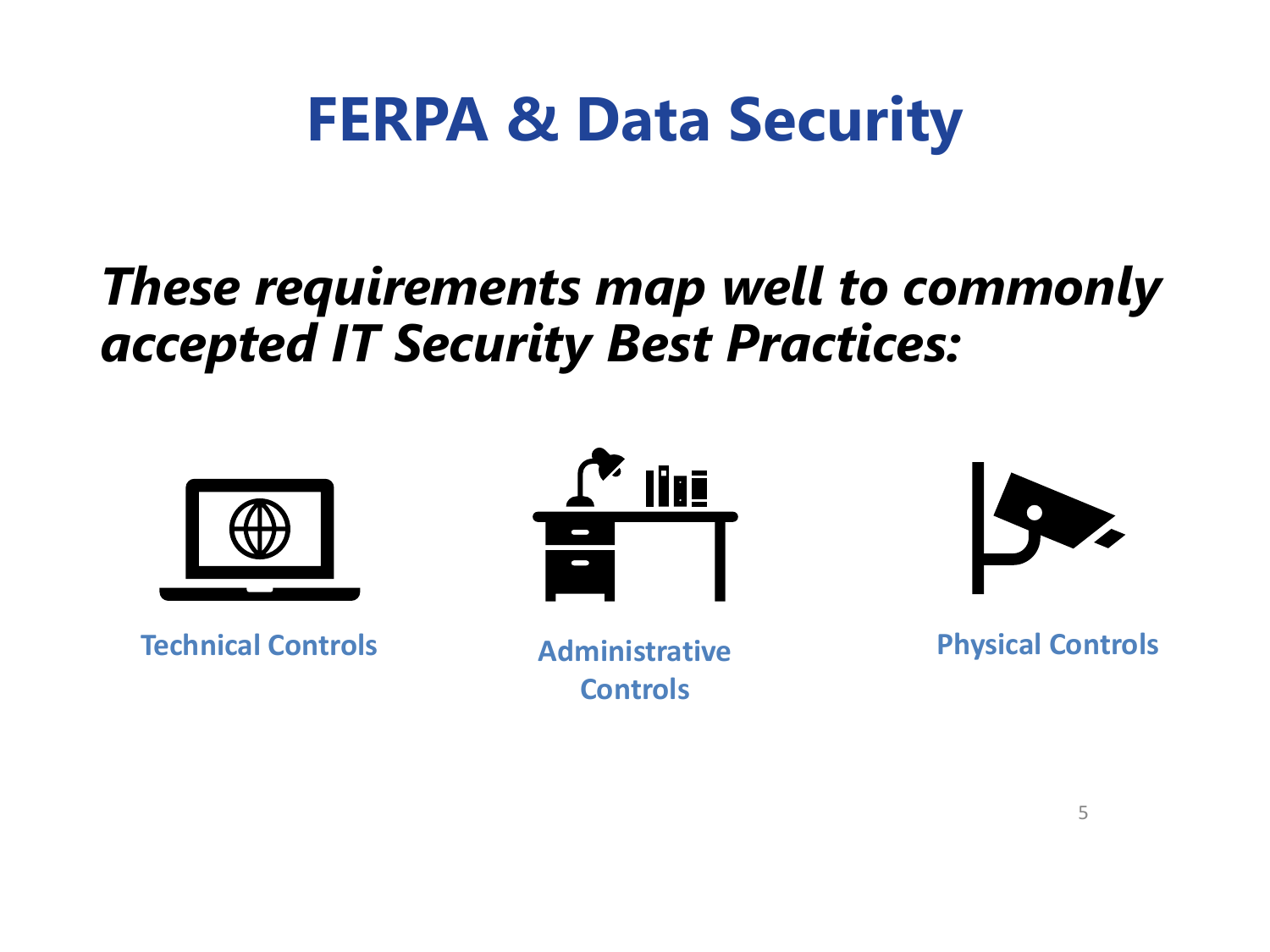*While FERPA may not explicitly require it, smart organizations will employ a diverse set of security & privacy controls that help them protect student records!*

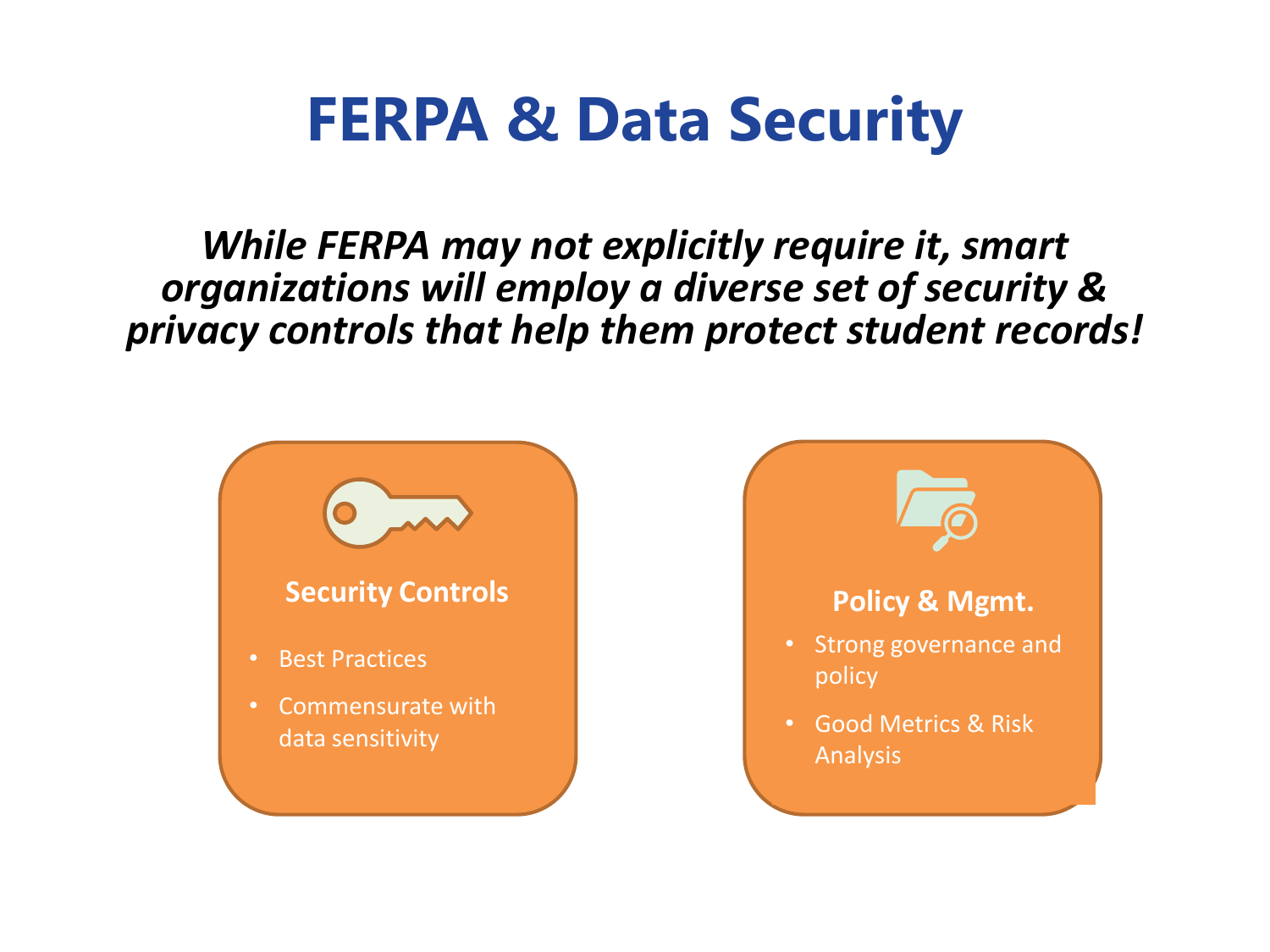#### **Data Security - Why**

- FERPA requires it.
- Students deserve it.
- More data in more places
- Cybercriminals developed a taste for schools

We collect more, move more, use more & lose more data than ever before.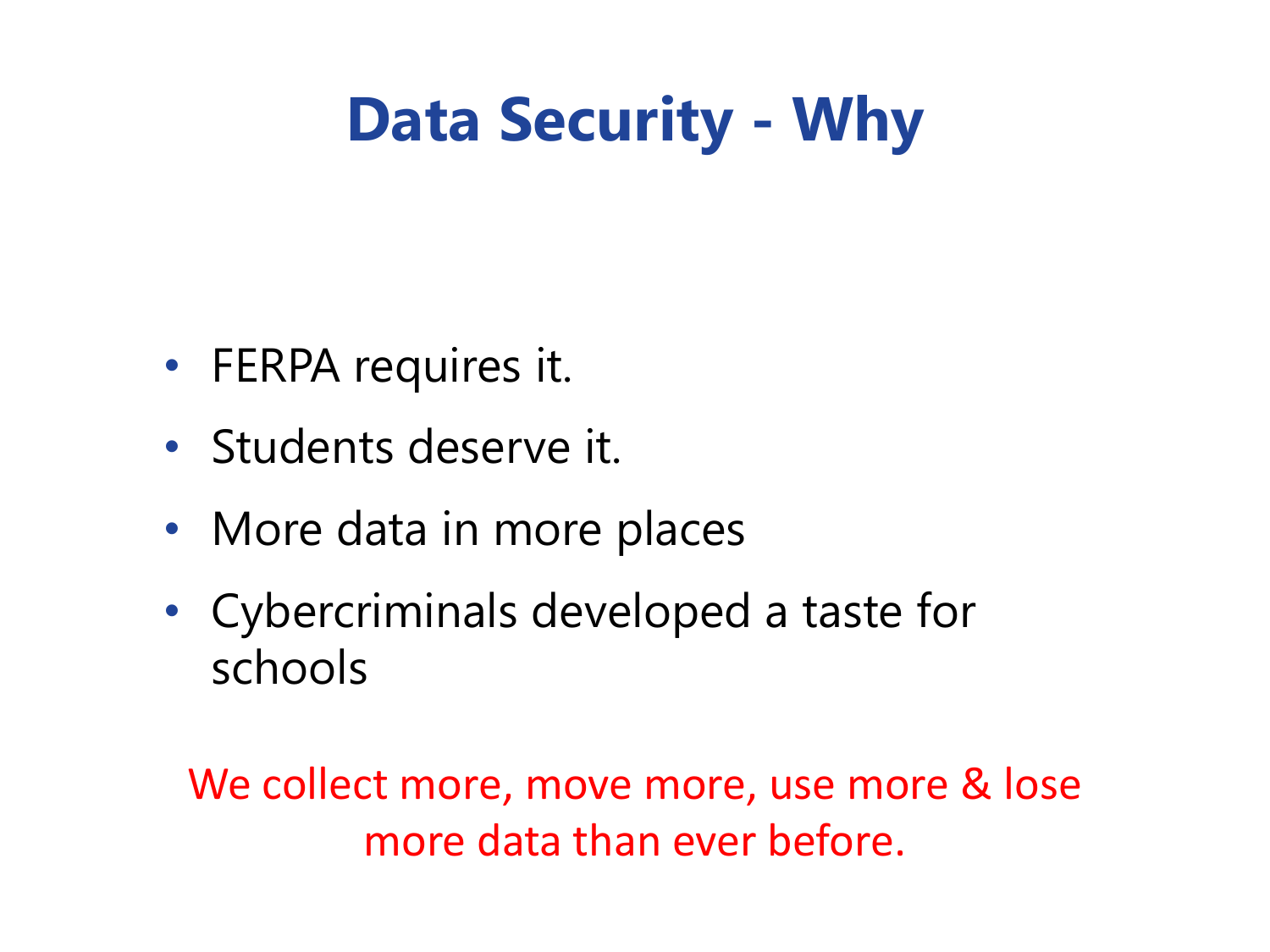#### **Problems in Education Data Systems**

- Lack of training / Awareness
- Remote learning tools
- Third Party Applications & Service Providers
- Cloud platform insecurity / misconfiguration
- The Internet of Things (IoT)
- BYOD / Working from home
- Legacy & Unpatched Software / Hardware

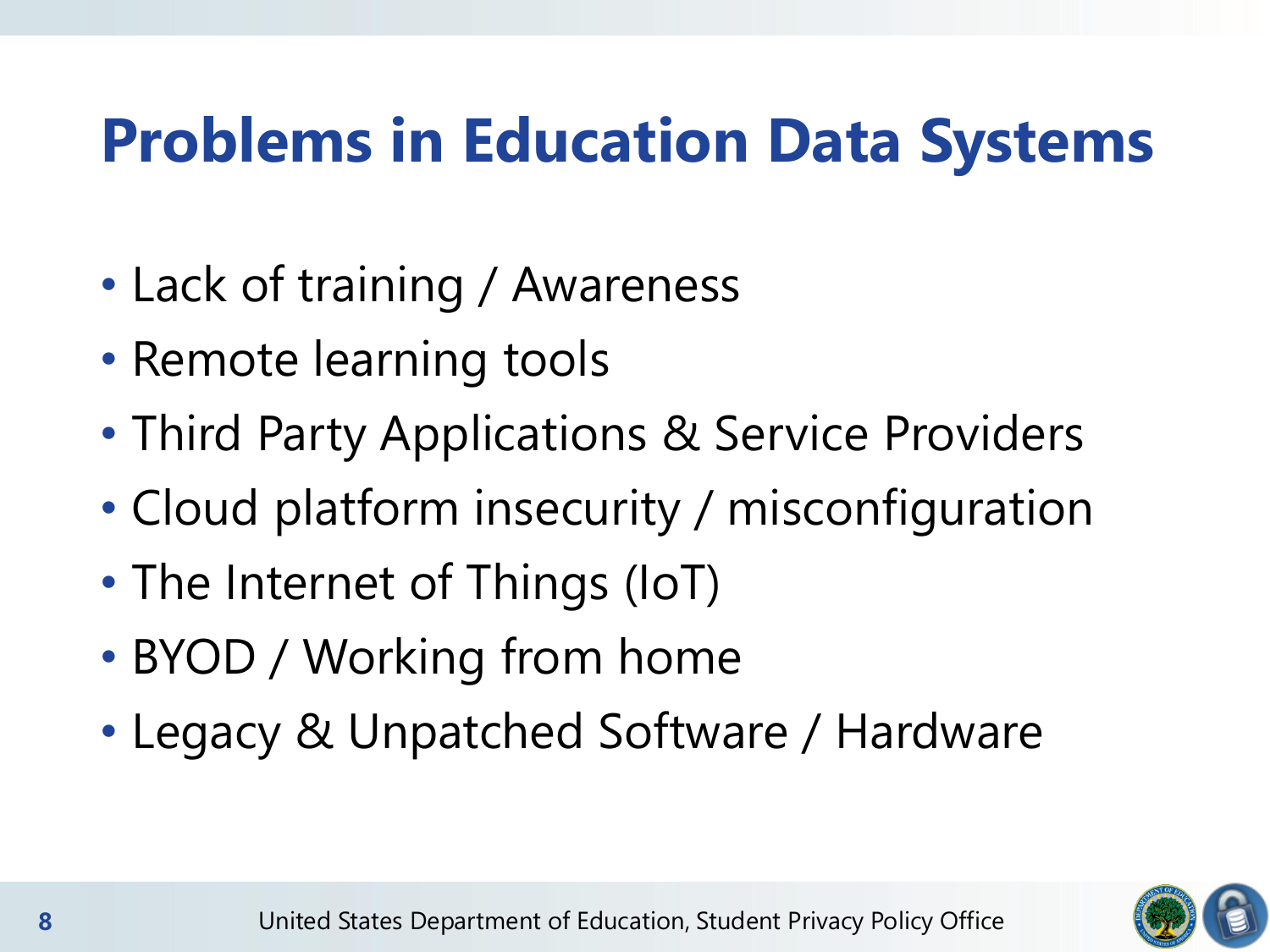#### **Data Breaches in Education**



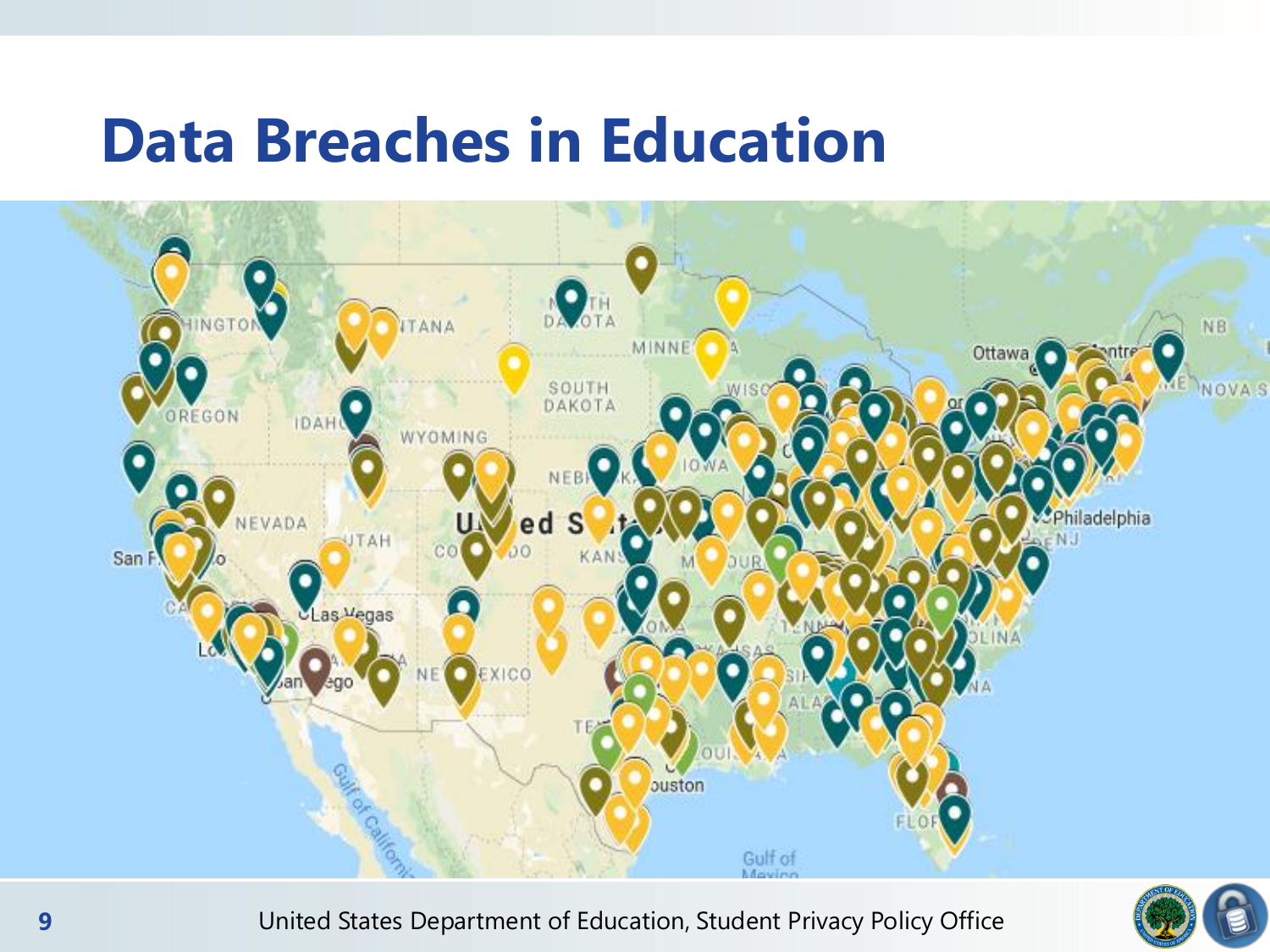#### **Data Breaches in Education**



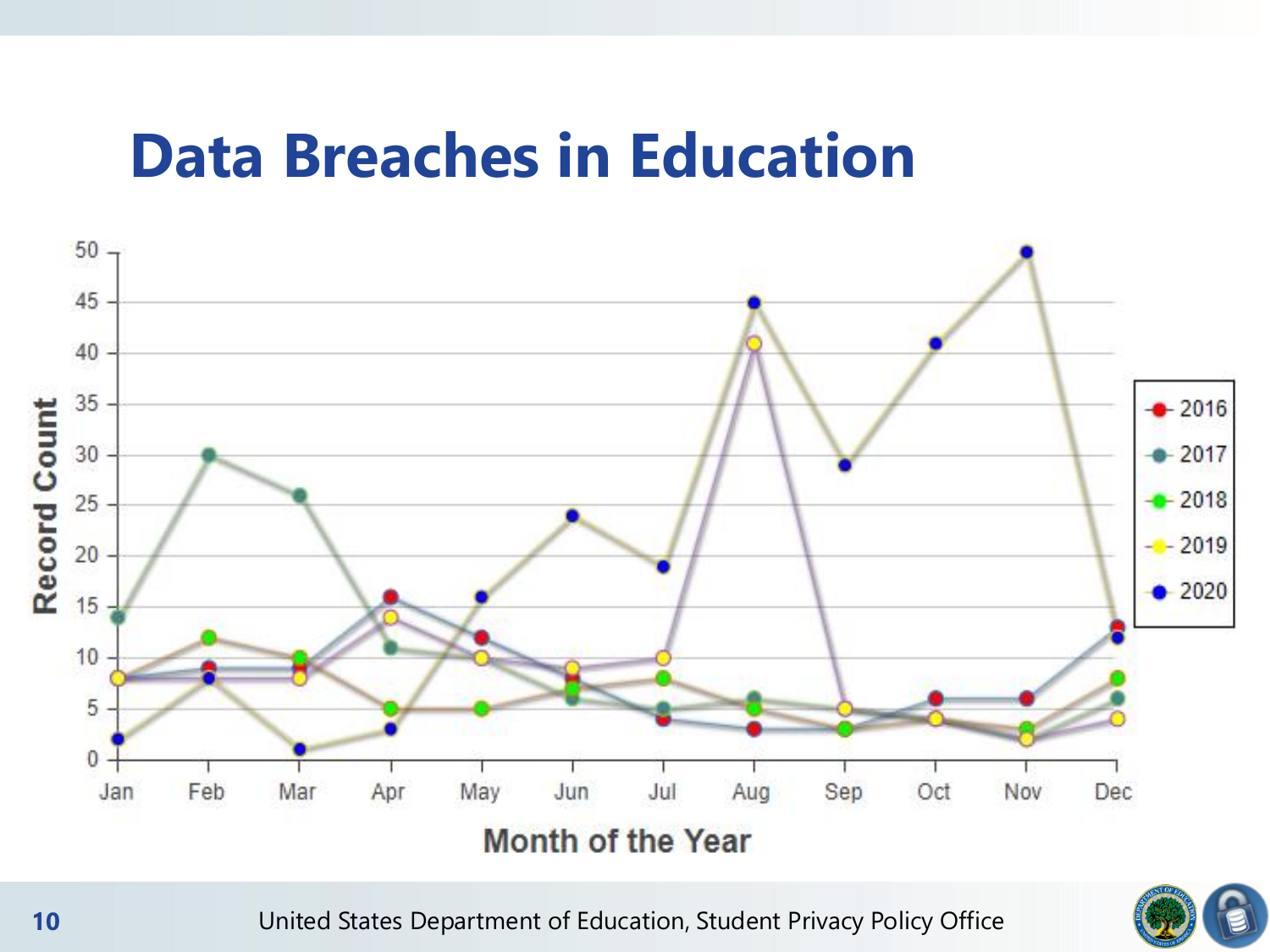#### **Ransomware in Schools**

- Ransomware attacks increased 388% in the third quarter of 2020
- THE biggest threat to education data right now
- New attack strategies mean increased impact & reduced options for victims
- Bad actors are targeting education specifically



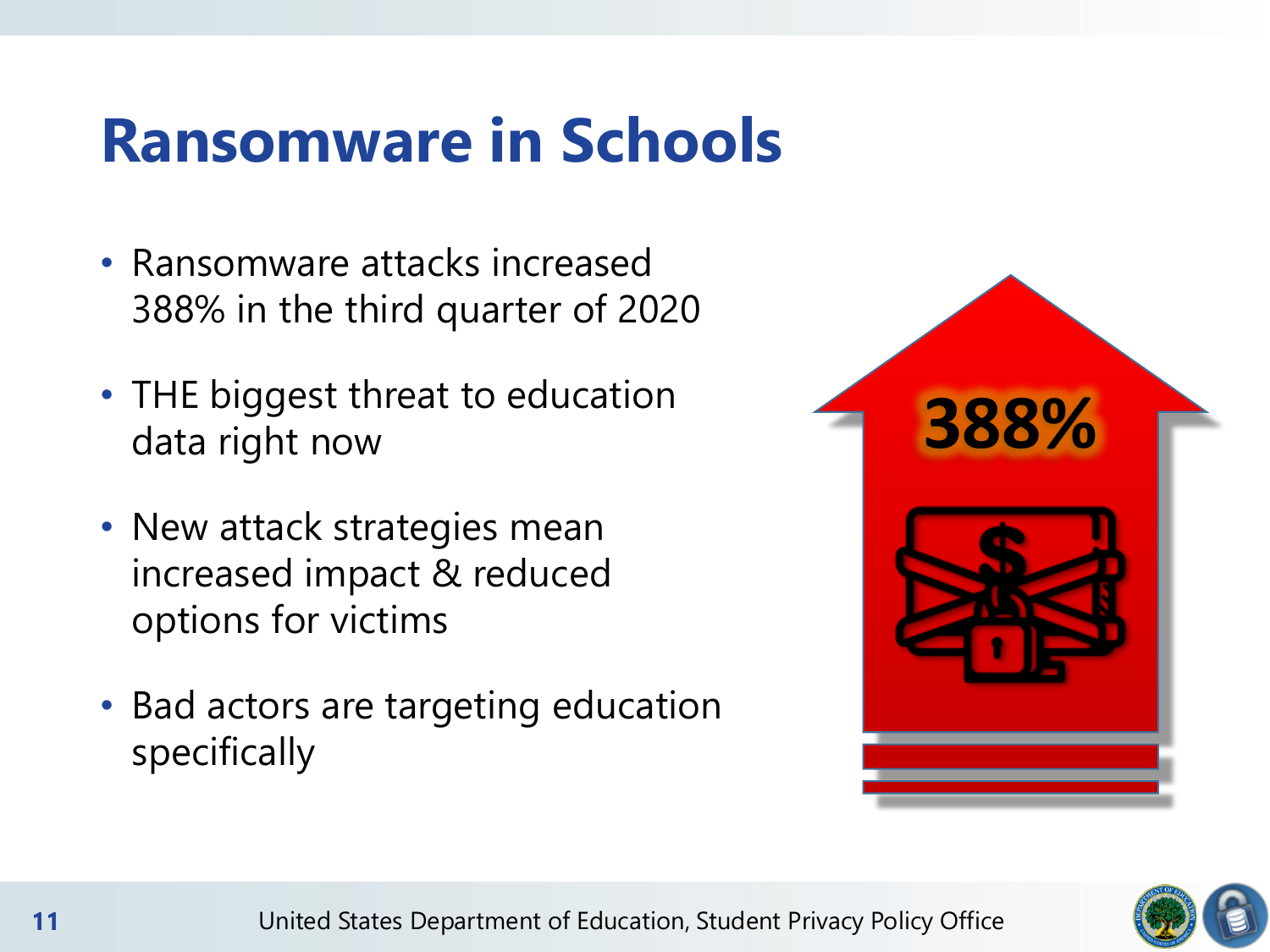# But I don't work in IT?

- **Many breaches start with social engineering**
- **Attackers target people, not the technology first**
- **Use stolen credentials once inside**



**<sup>12</sup>** United States Department of Education, Student Privacy Policy Office **2**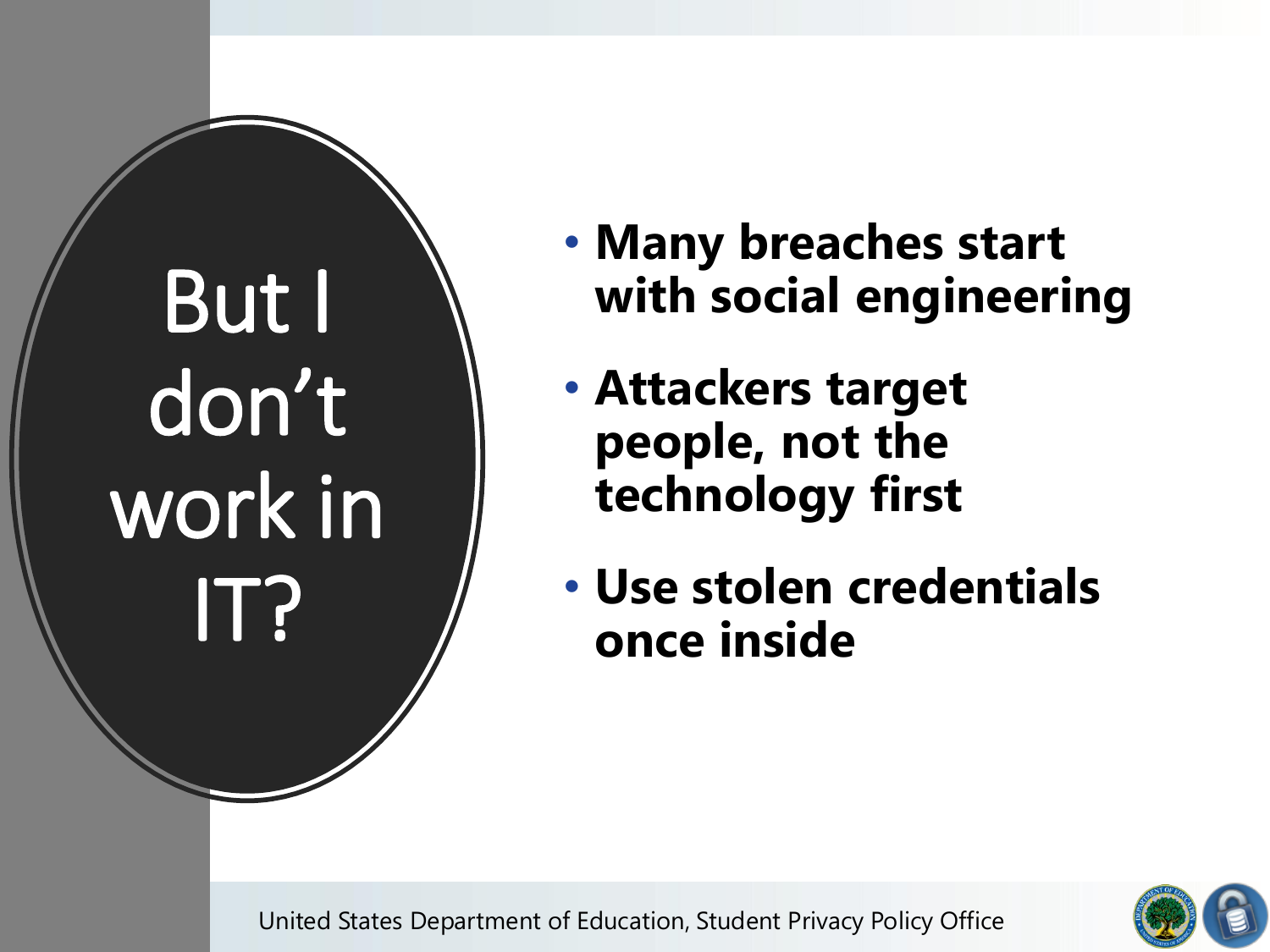#### **Ransomware in Schools**

#### *The best time to attack is "Back to School" time*

- Staff Ops Tempo is very high
- New systems and technology
- "Rusty" staff returning to work after a long break
- High activity level offers obfuscation for attackers
- Data breaches at the beginning of the school year are more likely to result in payoff

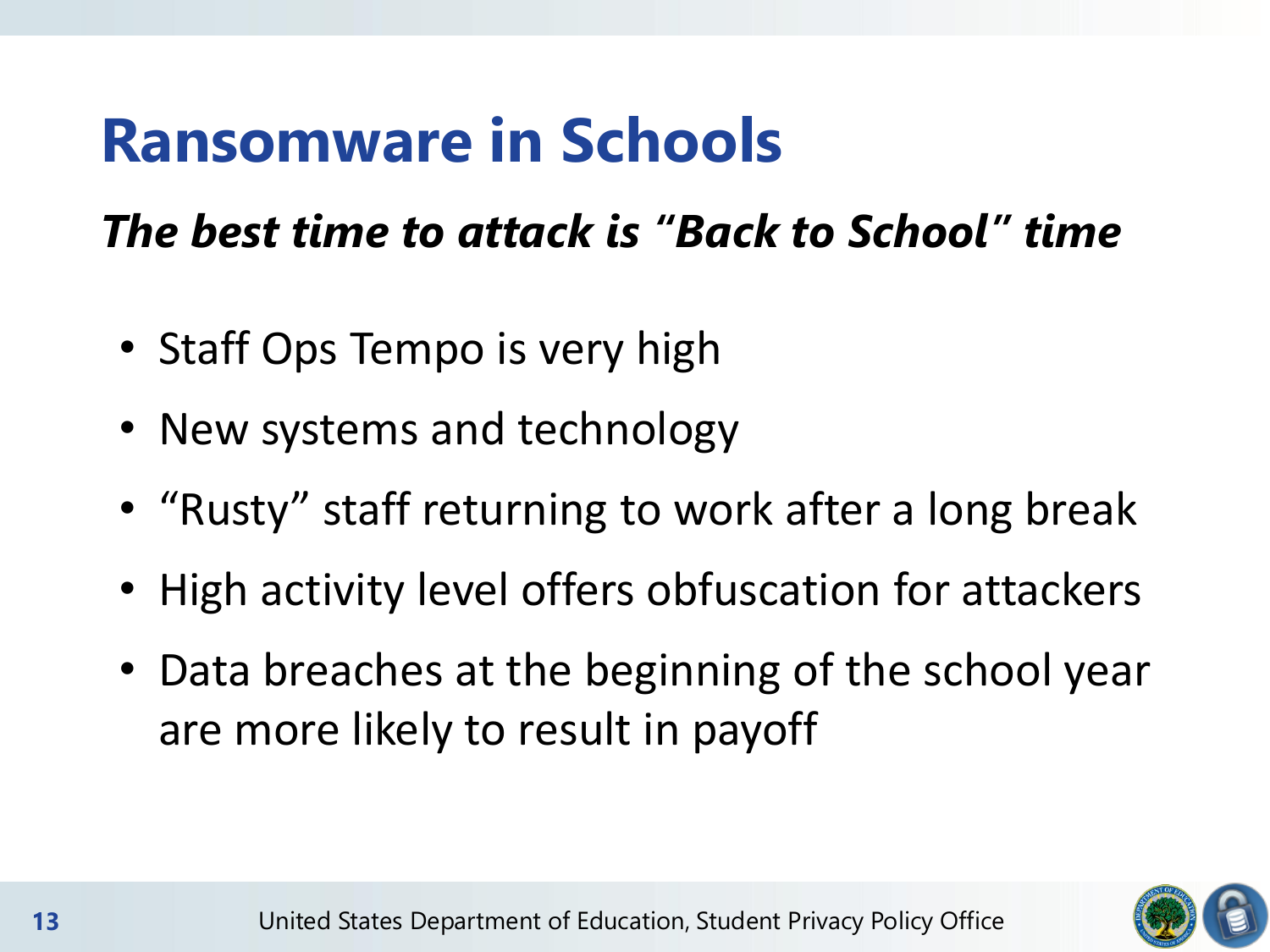#### **How Can You Increase Security?**

- Leadership must create a "Culture of Security"
- Engage staff and students with training
- Create incentives & break down barriers
- Focus on resilience and readiness
- Establish an organizational standards
- Remove roadblocks that result in work-arounds

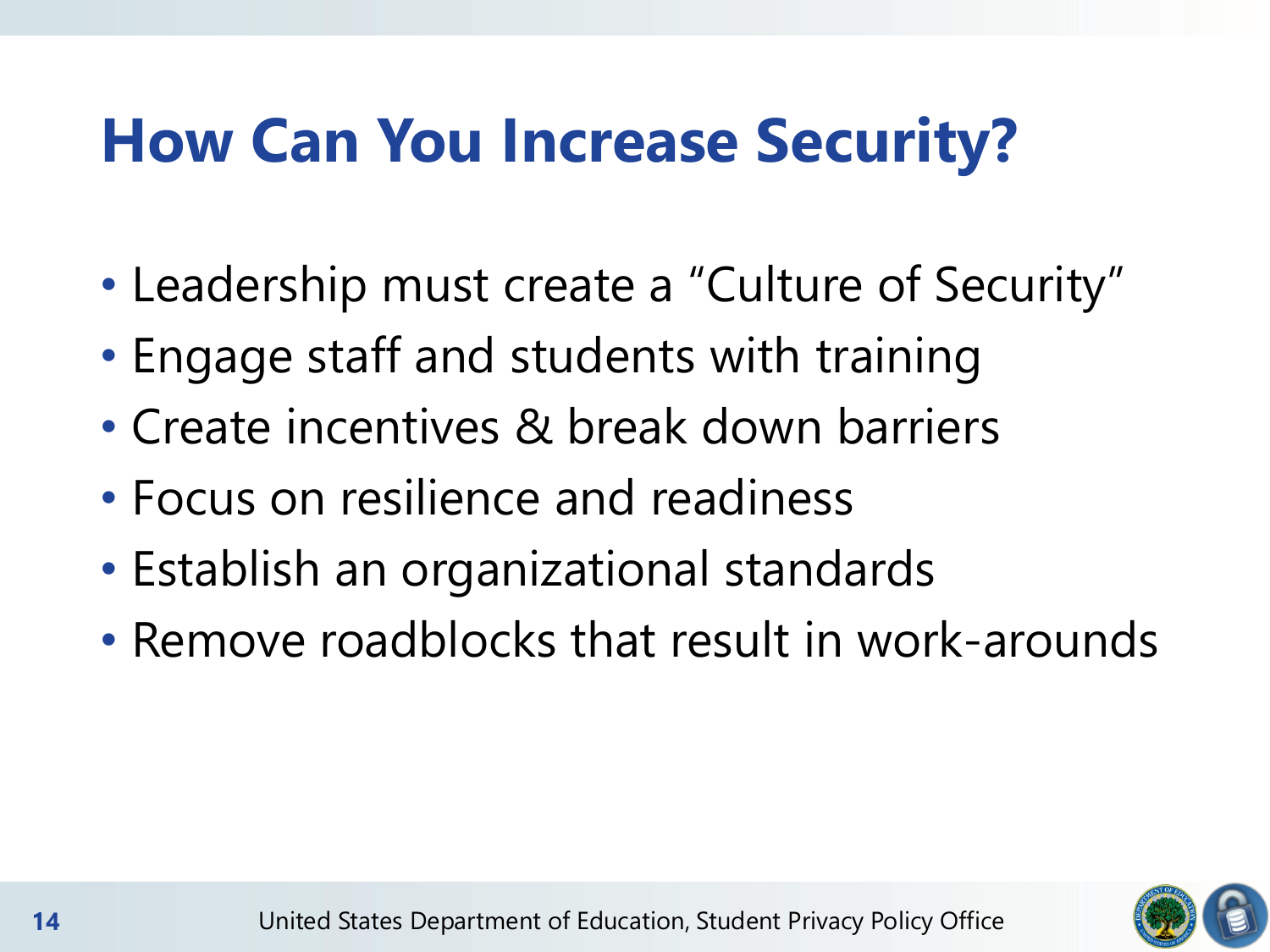#### **How Can You Increase Security?**





#### *DOCUMENTED, REPEATABLE PROCESSES DRIVEN BY SOLID ORGANIZATIONAL POLICY*

*METRICS*



**<sup>15</sup>** United States Department of Education, Student Privacy Policy Office **2**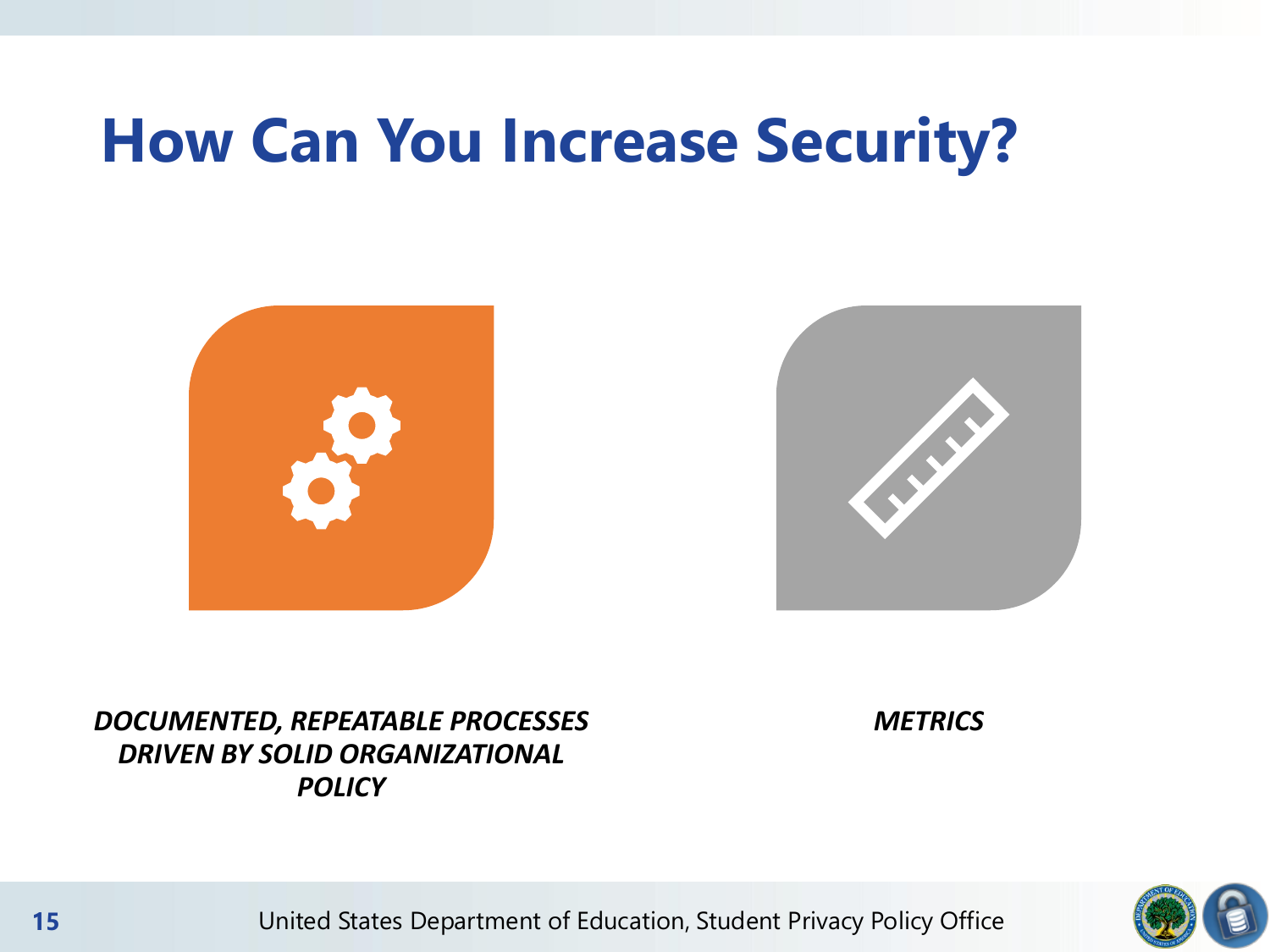#### **Perform Annual Risk Assessments**

*"The process of identifying the risks to system security and determining the probability of occurrence, the resulting impact, and the additional safeguards that mitigate this impact."* 

-National Institute of Standards and Technology (NIST)

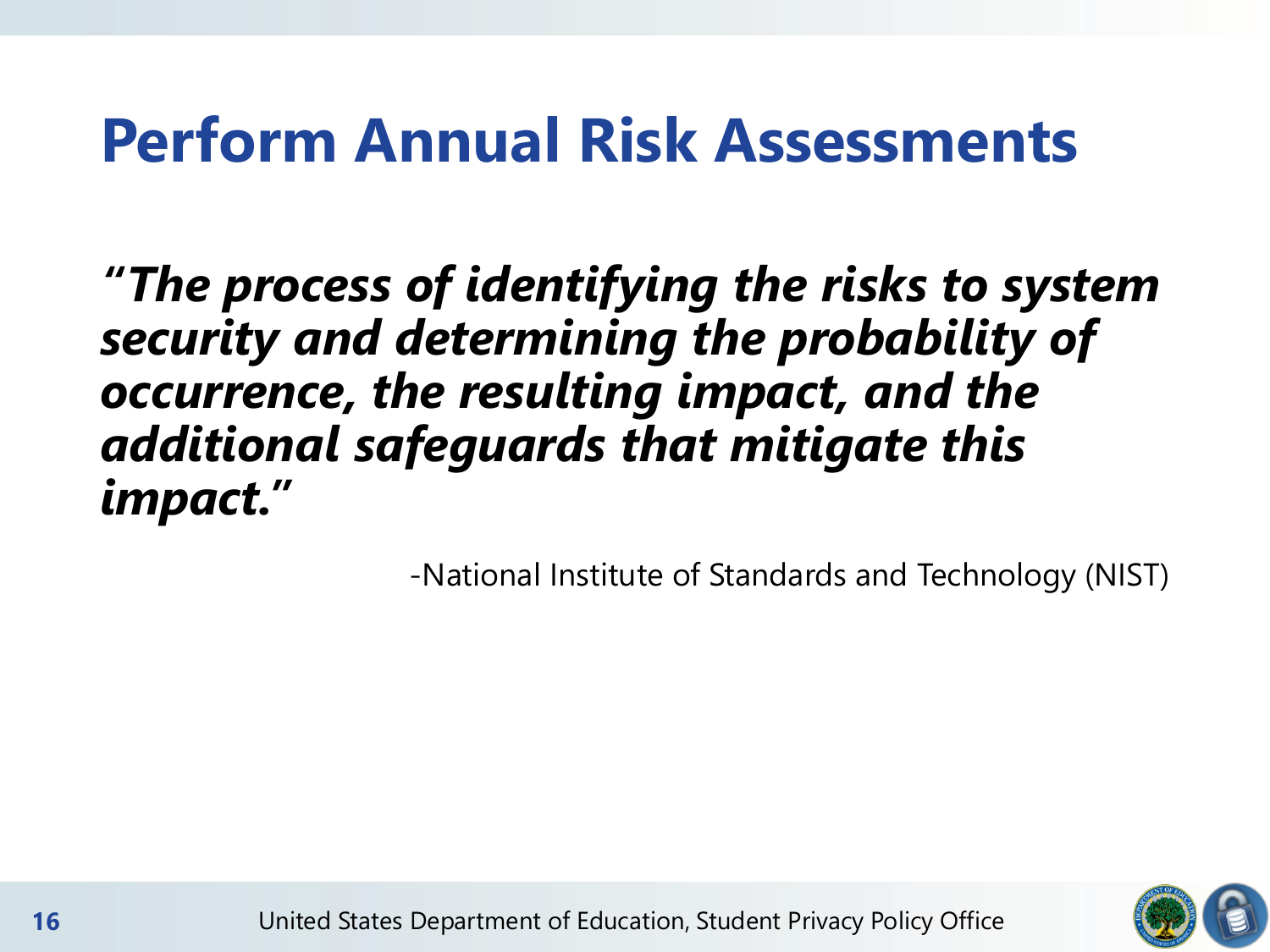#### **What is a Risk Assessment?**

Formal organizational process involving leadership, IT, and organizational stakeholders

#### **Four stages:**

- **Identification** *finding, documenting, and categorizing risks*
- **Analysis –** *ascertaining the nature of the risks and determining their potential impact and effects*
- **Evaluation –** *applying organizational risk tolerance and existing controls to the risk to determine significance*
- **Control –** identifying and applying mitigating controls to reduce the risk based on analysis

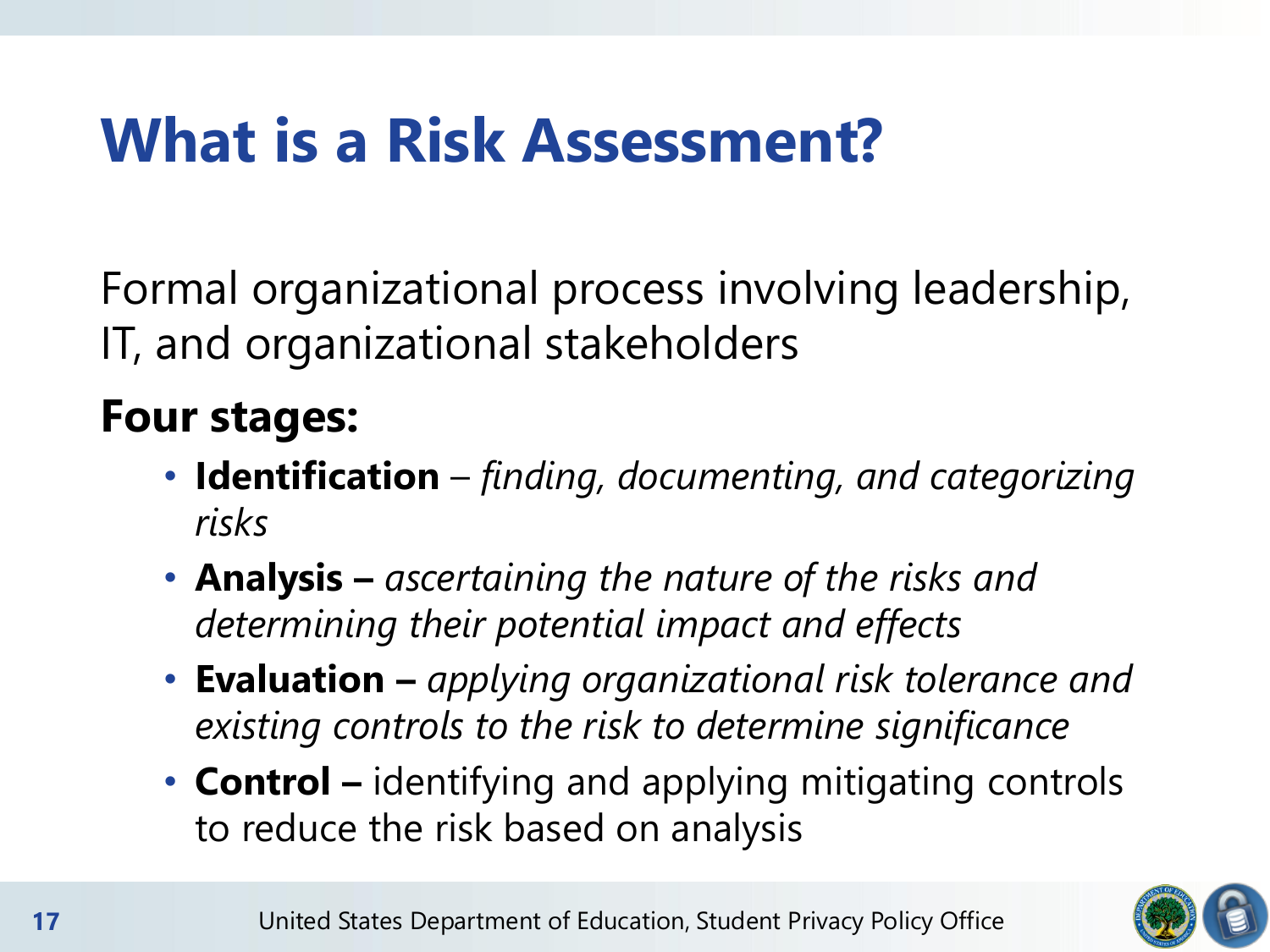#### **Develop Incident Response Plans**

- Identify a PoC responsible for security
- Understand the legal requirements around IR and data breach
- Create comprehensive IR plans and policies
- Not just IT… Include all stakeholders
- Build strong communications and messaging platforms
- TEST YOUR PLAN!!!

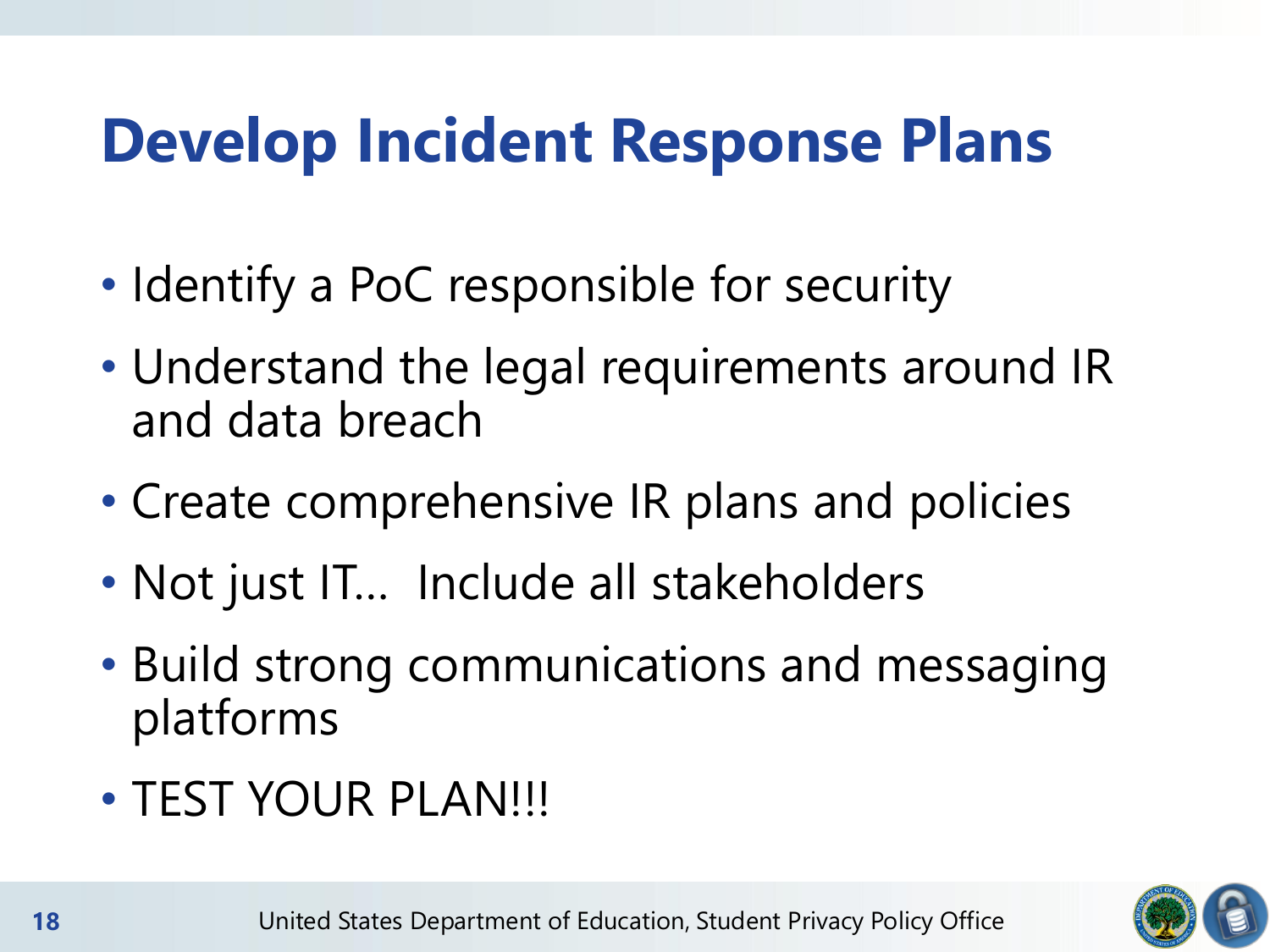#### **The Reality is**

### Attackers only have to get lucky once…







**<sup>19</sup>** United States Department of Education, Student Privacy Policy Office **2**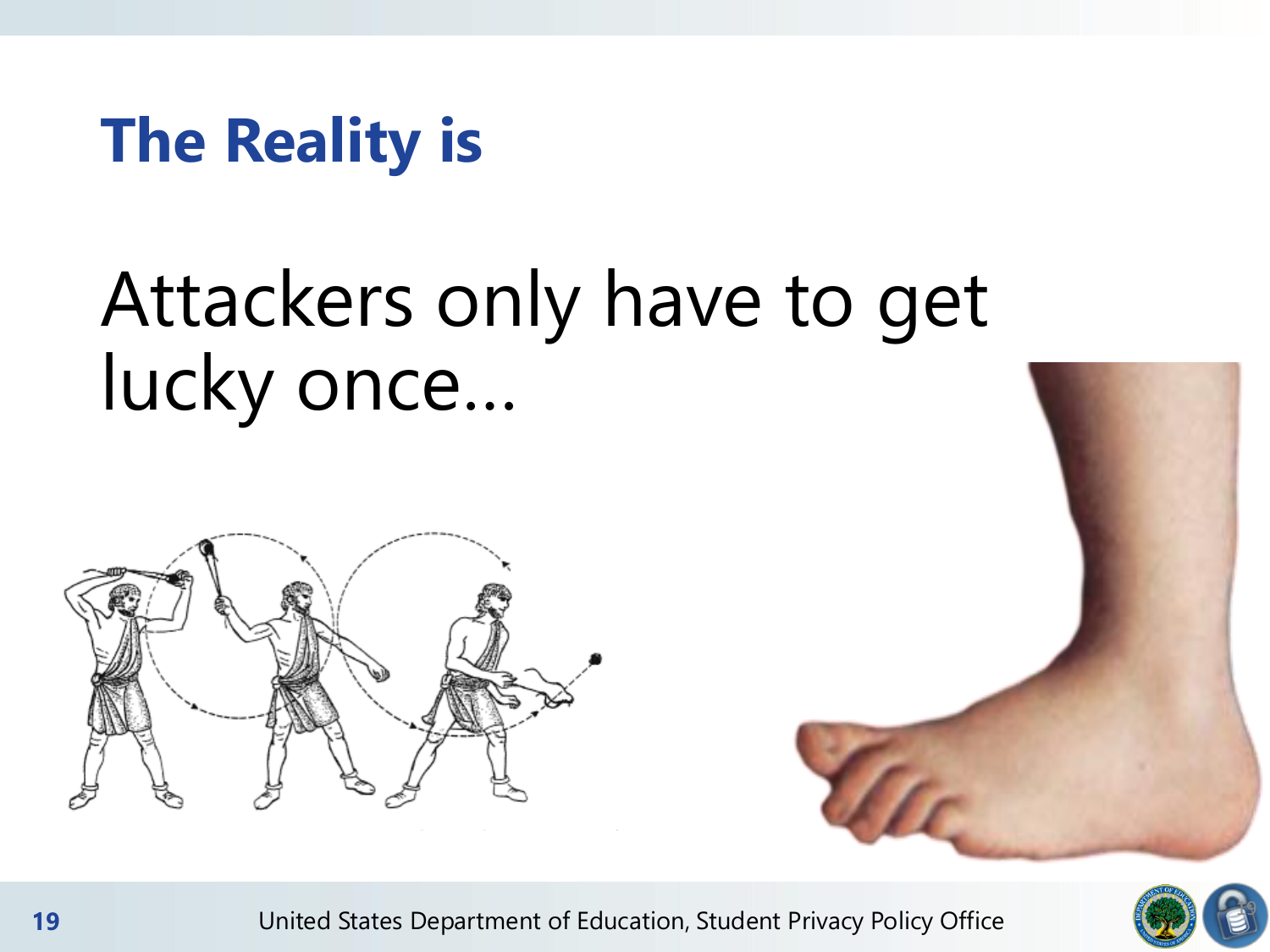### **Top Tips for Reducing Risk**



- Train users effectively
- Identify & catalog internet facing devices and software
- Update software/firmware regularly
- Incorporate IoT devices in IT processes
- Carefully vet applications & service providers
- Plan for the worst!